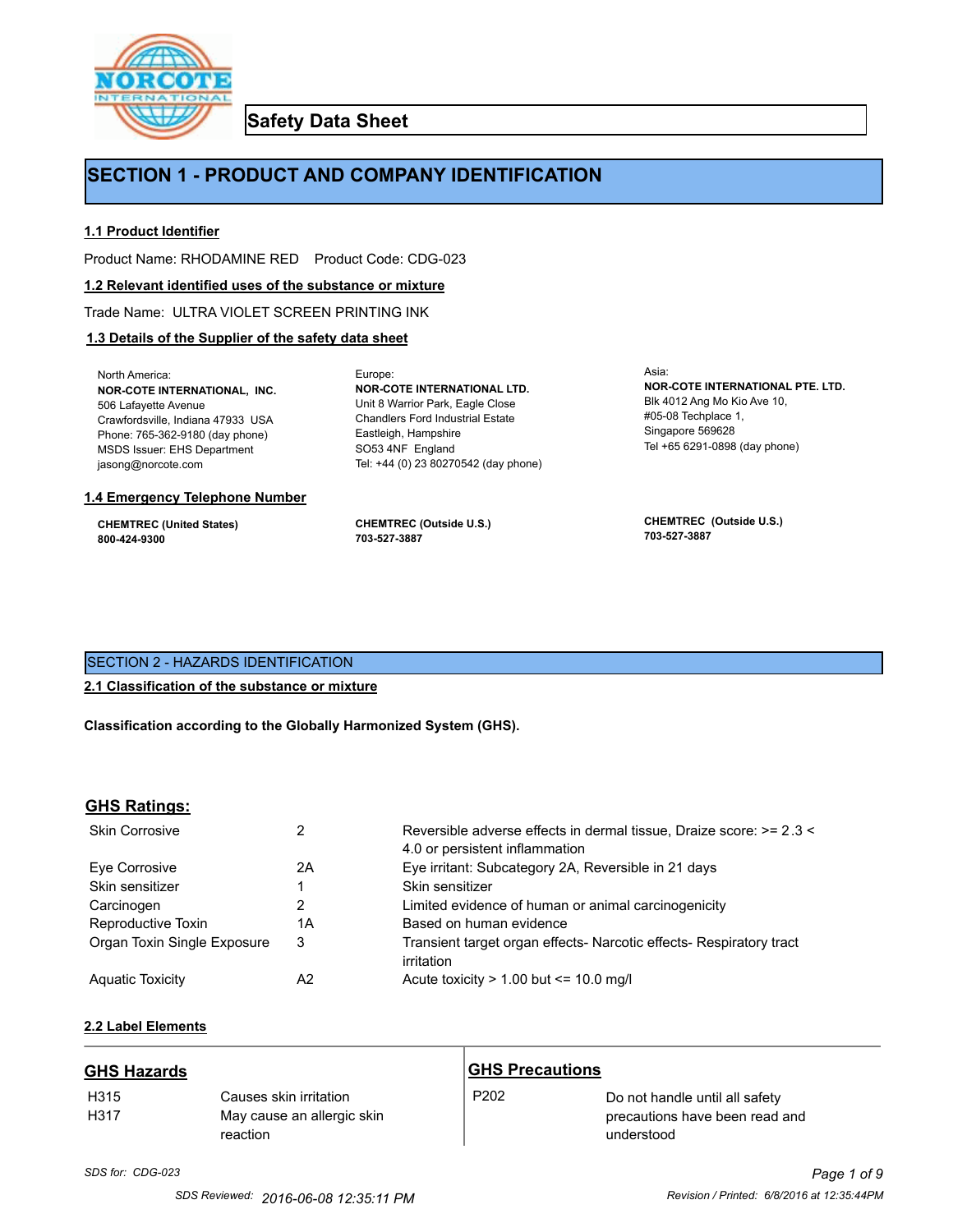| H319             | Causes serious eye irritation               | P261          | Avoid breathing                                                                                       |
|------------------|---------------------------------------------|---------------|-------------------------------------------------------------------------------------------------------|
| H335             | May cause respiratory irritation            |               | dust/fume/gas/mist/vapours/spray                                                                      |
| H336             | May cause drowsiness or                     | P273          | Avoid release to the environment                                                                      |
|                  | dizziness                                   | P280          | Wear protective gloves/protective                                                                     |
| H <sub>351</sub> | Suspected of causing cancer                 |               | clothing/eye protection/face protection                                                               |
| H360             | May damage fertility or the<br>unborn child | P362          | Take off contaminated clothing and<br>wash before reuse                                               |
| H401             | Toxic to aquatic life                       | P302+P352     | IF ON SKIN: Wash with soap and water                                                                  |
|                  |                                             | P304+P340     | IF INHALED: Remove victim to fresh air<br>and keep at rest in a position<br>comfortable for breathing |
|                  |                                             | P305+P351+P33 | IF IN EYES: Rinse continuously with                                                                   |
|                  |                                             | 8             | water for several minutes. Remove<br>contact lenses if present and easy to<br>do - continue rinsing   |
|                  |                                             | P308+P313     | IF exposed or concerned: Get medical<br>advice/attention                                              |
|                  |                                             | P333+P313     | If skin irritation or a rash occurs: Get<br>medical advice/attention                                  |

#### **Danger**



**EMERGENCY OVERVIEW:** Product is a liquid with mild acrylic odor that may be harmful if inhaled or swallowed. Product may cause serious damage to eyes, allergic skin reactions and irritation to respiratory system. Avoid breathing vapors. Avoid spillage to sewers or waterways.

#### **ROUTES OF ENTRY:** Dermal, Inhalation, Ingestion

**ACUTE HEALTH EFFECTS:** Irritant to skin, eyes and respiratory tract. Effects may be delayed for several hours. None Known

**Skin Contact:** Potential irritant and can cause allergic skin reaction. Repeated or prolonged contact may cause sensitization.

**Eye Contact:** Liquid, vapors, or mists may cause eye irritation. Protect eyes from repeated or prolonged contact.

**Ingestion:** May be harmful if swallowed. Gastrointestinal tract irritation may result.

**Inhalation:** May be harmful if inhaled. May cause irritation to upper respiratory tract upon prolonged or repeated inhalation.

## **Effects of Overexposure**

## **MEDICAL CONDITIONS AGGRAVATED BY EXPOSURE:** Repeated and prolonged overexposure may increase the potential for adverse health effects.

**CHRONIC HEALTH EFFECTS:** No additional information

## SECTION 3 - COMPOSITION / INFORMATION ON INGREDIENTS

#### **3.2 Mixtures**

\*Note: The exact concentrations of the below listed chemicals are being withheld as a trade secret

| <b>Chemical Name</b>         | <b>Percent</b><br>Weiaht | CAS#       | EC No.    | Classification (GHS)      |
|------------------------------|--------------------------|------------|-----------|---------------------------|
| 1.6-Hexanediol<br>diacrylate | $120.00 - 30.00 %$       | 13048-33-4 | 235-921-9 | H315, H319,<br>H317, H400 |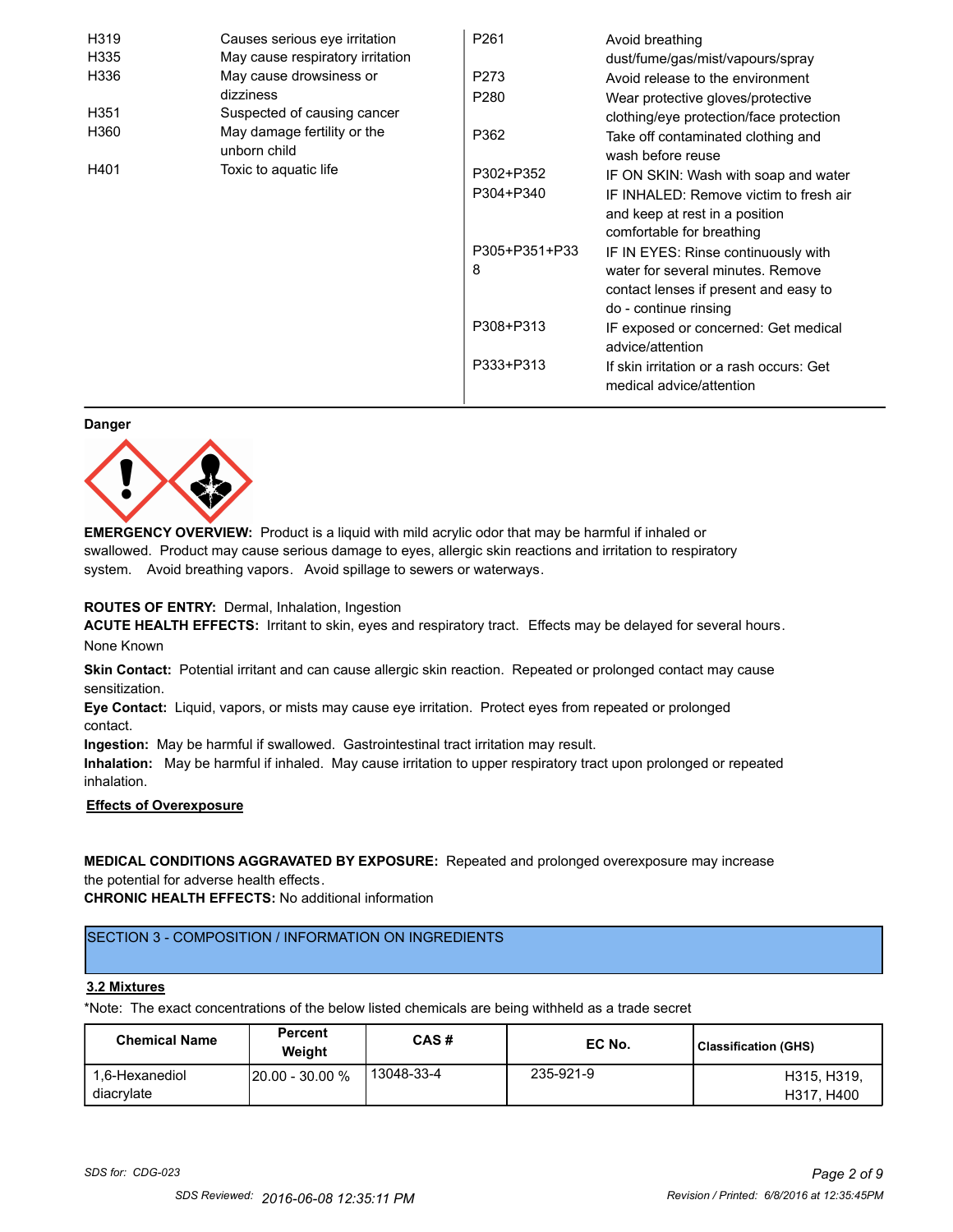| Tripropylene glycol<br>diacrylate | $15.00 - 10.00 %$ | 42978-66-5 | 256-032-2 | H315, H319,<br>H317, H335 |
|-----------------------------------|-------------------|------------|-----------|---------------------------|
| Benzophenone                      | $10.10 - 1.00 \%$ | 119-61-9   |           |                           |

## SECTION 4 - FIRST AID MEASURES

#### **4.1 Description of first aid measures**

**INHALATION:** Move subject to fresh air and keep warm. If subject is not breathing, administer artificial respiration. If breathing is difficult, have qualified personnel administer oxygen and get medical attention .

**EYE CONTACT:** Flush the eye and under lids with warm water for 15 minutes. Remove any contact lenses during the flushing. Get immediate medical attention if symptoms persist.

**SKIN CONTACT:** Remove and isolate contaminated clothing and shoes. Remove excess material from skin with clean cloth. Flush skin with running lukewarm water. Wash affected areas using mild soap.

**INGESTION:** If appreciable quantities are swallowed, seek immediate medical attention. Do NOT induce vomiting. Never give anything by mouth to an unconscious person.

#### SECTION 5 - FIRE FIGHTING MEASURES

#### **5.1 Extinguising Media**

Evacuate area of all non-emergency personell. Firefighters must wear full emergency equipment with self contained breathing apparatus. At elevated temperatures hazardous polymerization may occur causing container rupture and in extreme cases, explosion. Fight fires from upwind and cool intact containers with water spray or stream at maximum range.

### Flash Point: 100 C (212 F)

**FLAMMABLE/EXPLOSIVE LIMITS (Volume % in air):** Not established **EXTINGUISHING METHOD:** Water fog, carbon dioxide (CO2) or dry chemical

#### **5.2 Special Hazards arising from the substance or mixture:**

Thermal decomposition can lead to release of irritating gases and vapors

#### **5.3 Advice for firefighters**

## **Protective Equipment:**

Wear full emergency equipment with selfcontained breathing apparatus . Refer to Section 8

#### **5.4 Additional Information**

 Heating causes a rise in pressue, risk of bursting and combustion Shut off sources of ignition Carbon monoxide and carbon dioxide may form upon combustion

#### **OSHA CLASSIFICATION:** Class IIIB Combustible

## SECTION 6 - ACCIDENTAL RELEASE MEASURES

### **6.1 Personal precautions, protective equipment and emergency procedures**

Remove all sources of ignition and ventilate area. Avoid skin and eye contact. Use respiratory protection.

#### **6.2 Environmental precautions**

Avoid release to the environment. Local authorities should be advised if significant spillages cannot be contained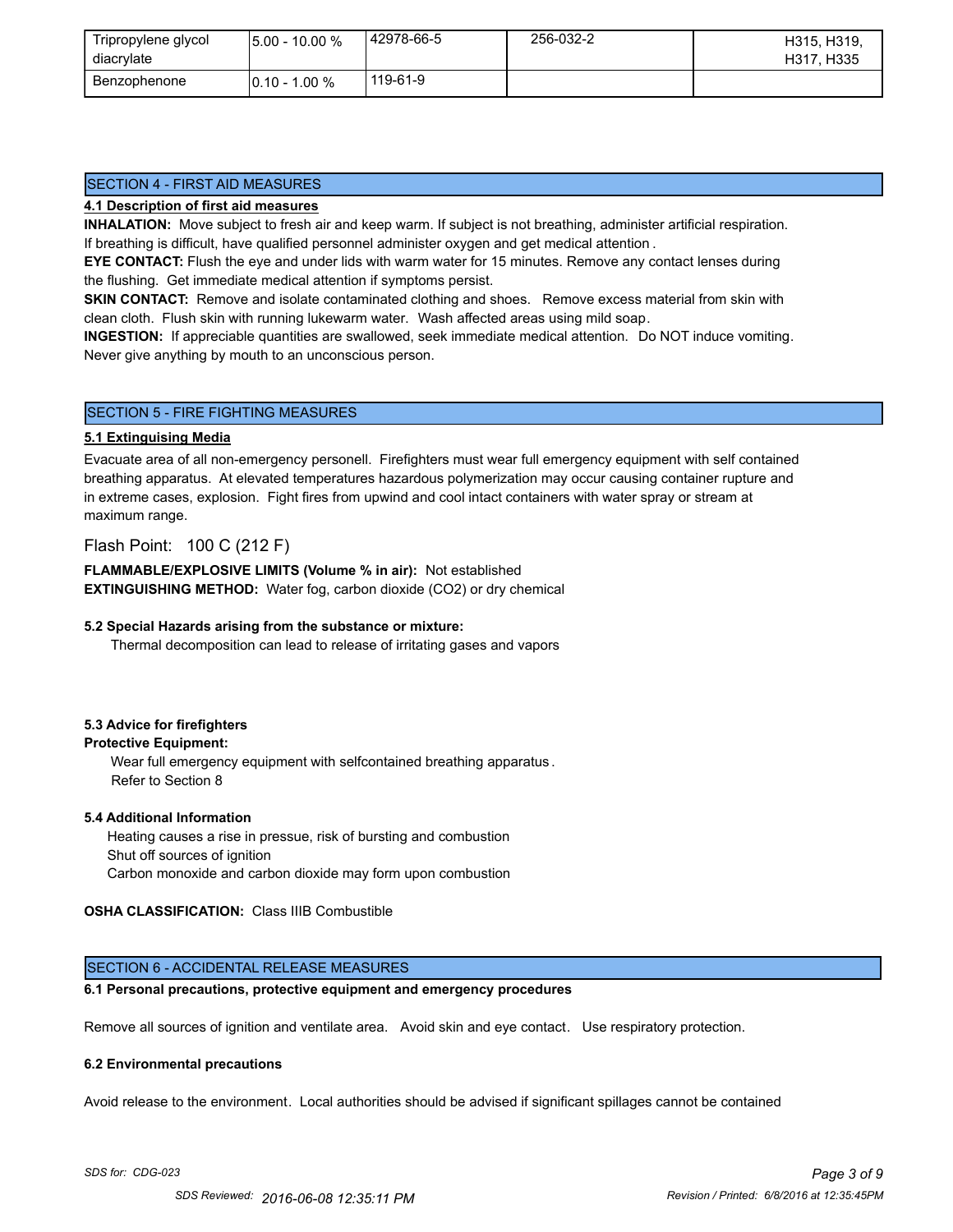#### **6.3 Methods and materials for containment and cleaning up**

 Absorb with inert materials such as dry clay or sand and place in closed container for disposal as solid waste in accordance with all applicable regulations.

#### SECTION 7 - HANDLING AND STORAGE

#### **7.1 Precautions for safe handling**

Avoid any unnecessary contact. Use protective clothing specified in Section 8.

#### **7.2 Conditions for safe storage, including and incompatibilities**

Store away from heat and sunlight to prevent spontaneous polymerization. Store below 90° F (32° C). Protect containers from physical damage. Storage of containers should conform to flammable and combustible liquid regulations.

### **SECTION 8 - EXPOSURE CONTROLS / PERSONAL PROTECTION**

#### **8.1 Control parameters**

**Exposure Limits:** Not established for mixture

| Chemical Name / CAS No.                         | <b>OSHA Exposure Limits</b> | <b>ACGIH Exposure Limits</b> | <b>Other Exposure Limits</b> |
|-------------------------------------------------|-----------------------------|------------------------------|------------------------------|
| 1,6-Hexanediol diacrylate<br>13048-33-4         |                             |                              |                              |
| Tripropylene glycol<br>diacrylate<br>42978-66-5 |                             |                              |                              |
| Benzophenone<br>119-61-9                        |                             |                              |                              |

#### **8.2 Exposure Controls**

**VENTILATION:** Provide natural or mechanical ventilation to minimize exposure. If practical, use local mechanical exhaust ventilation at sources of air contamination.

**EYE PROTECTION:** Use splash-proof safety goggles or safety glasses that are ANSI approved to prevent eye contact. Eyewash availability is also recommended.

**HAND PROTECTION:** Use nitrile, butyl or other gloves that are resistant to chemicals in Section 2. Replace immediately if punctured or torn or when a change of appearance (color, elasticity, shape) occurs . A minimum of 0.45mm thick gloves for long duration exposure (up to 4 hours) or mechanical handling activities; single use, disposable gloves for short duration exposures not exceeding 30 minutes or where splashes are likely, are recommended.

**RESPIRATORY PROTECTION:** Use of NIOSH/MSHA approved respirators is recommended where exposure limits may be exceeded. Consult the respirator manufacturer for appropriate type and application. **SKIN PROTECTION:** Protective or disposable outer clothing is recommended.

**Environmental Exposure Controls:** Avoid release to the environment. The product should not be allowed to enter drains, water courses or the soil.

| <b>SECTION 9 - PHYSICAL AND CHEMICAL PROPERTIES</b>       |                                   |                       |                   |  |
|-----------------------------------------------------------|-----------------------------------|-----------------------|-------------------|--|
| 9.1 Information on basic physical and chemical properties |                                   |                       |                   |  |
| Appearance:                                               | Liquid with moderate<br>viscosity | Odor:                 | Mild Acrylic odor |  |
| Vapor Pressure:                                           | Not Established                   | <b>Vapor Density:</b> | Heavier than Air  |  |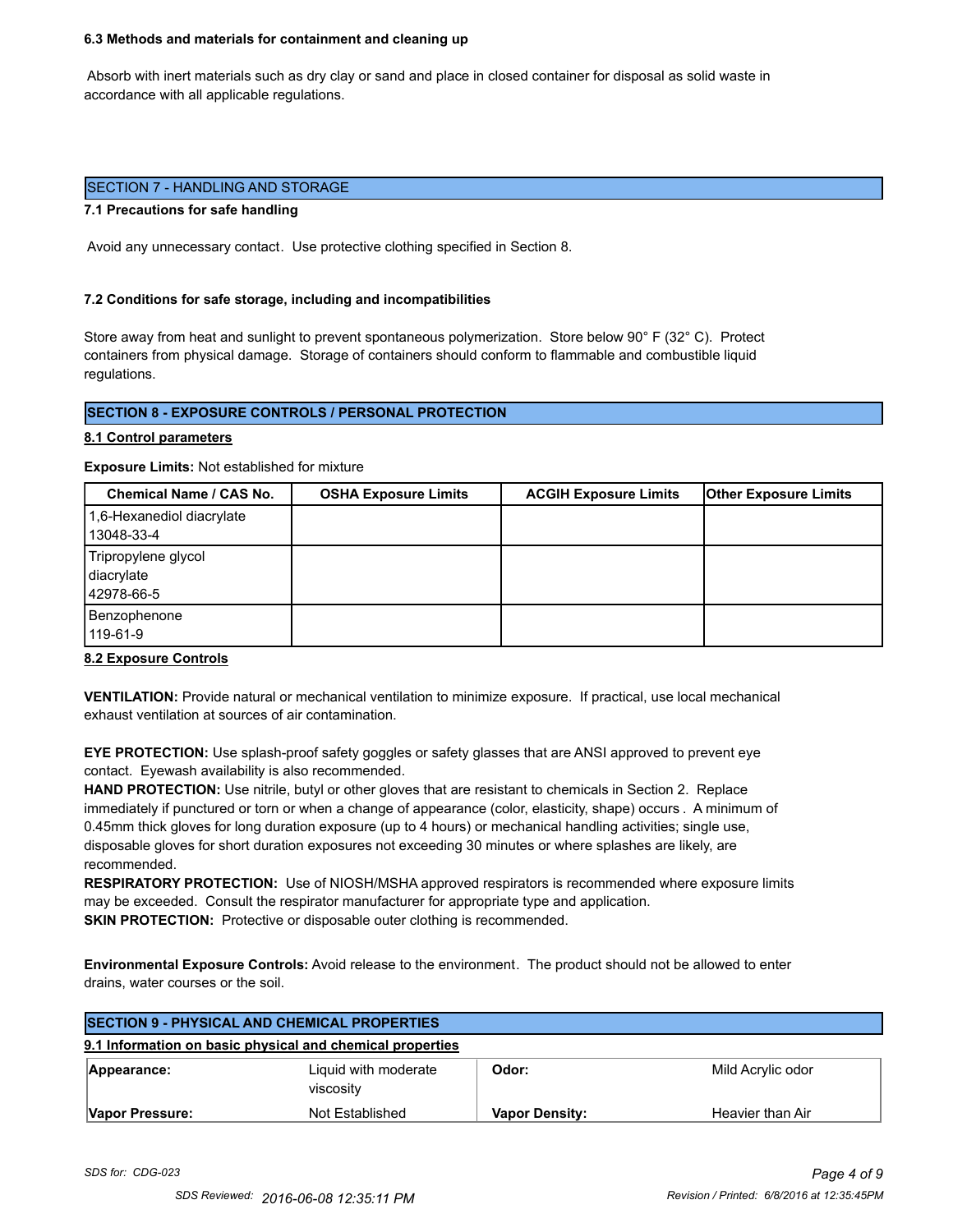| $ pH$ :                          | Not Established                | Formula KG / Gal                 | 4.29            |
|----------------------------------|--------------------------------|----------------------------------|-----------------|
| <b>Melting Point:</b>            | Not Available                  | <b>Freezing Point:</b>           | Not Available   |
| Solubility:                      | Not Soluble in Water           | <b>Boiling Range:</b>            | Not Available   |
| <b>Flash Point:</b>              | See section 5.1                | <b>Evaporation Rate:</b>         | <1              |
| <b>Flammability:</b>             | See Section 5.4                | <b>Explosive Limits:</b>         | See Section 5.4 |
| Viscosity:                       | See Certificate of<br>Analysis | <b>Specific Gravity (SG)</b>     | 1.134           |
| Grams VOC less water:            | $< 1\%$                        | <b>Partition Coefficient</b>     | Not Available   |
| <b>Auto-Ignition Temperature</b> | Not Available                  | <b>Decomposition Temperature</b> | Not Available   |

## **SECTION 10 - REACTIVITY / STABILITY HAZARD DATA**

## **10.1 Reactivity**

None known

### **10.2 Chemical Stability**

This material is stable under recommended storage and handling conditions.

### **10.3 Possibility of hazardous reaction**

Under certain conditions (excess temperatures and contamination) hazardous polymerization may occur. Avoid high temperature and contamination with foreign materials.

### **10.4 CONDITIONS TO AVOID:**

Excessive heat, ignition sources and contamination with dirt and other foreign materials.

## **10.5 Incompatible Materials:**

Avoid contamination or inappropriate mixing with strong oxidizing agents, peroxides, strongly caustic materials and metal corrosion products including rust. Do not expose to UV light during storage.

#### **10.6 Hazardous decomposition products**

Thermal oxidation or pyrolysis (as in fire) may yield carbon dioxide, carbon monoxide and volatile organic fragments which are flammable, irritating or toxic.

#### Hazardous polymerization will not occur.

| <b>Component Toxicity:</b>                                                           |              |  |
|--------------------------------------------------------------------------------------|--------------|--|
| <b>Component Description</b><br>Oral, Dermal, Inhalation<br><b>Toxicity</b>          | Ecotoxocity: |  |
| 1,6-Hexanediol diacrylate<br>Oral:5.00 g/kg (Rat)<br>Dermal: 3,600.00 µL/kg (Rabbit) | N/A          |  |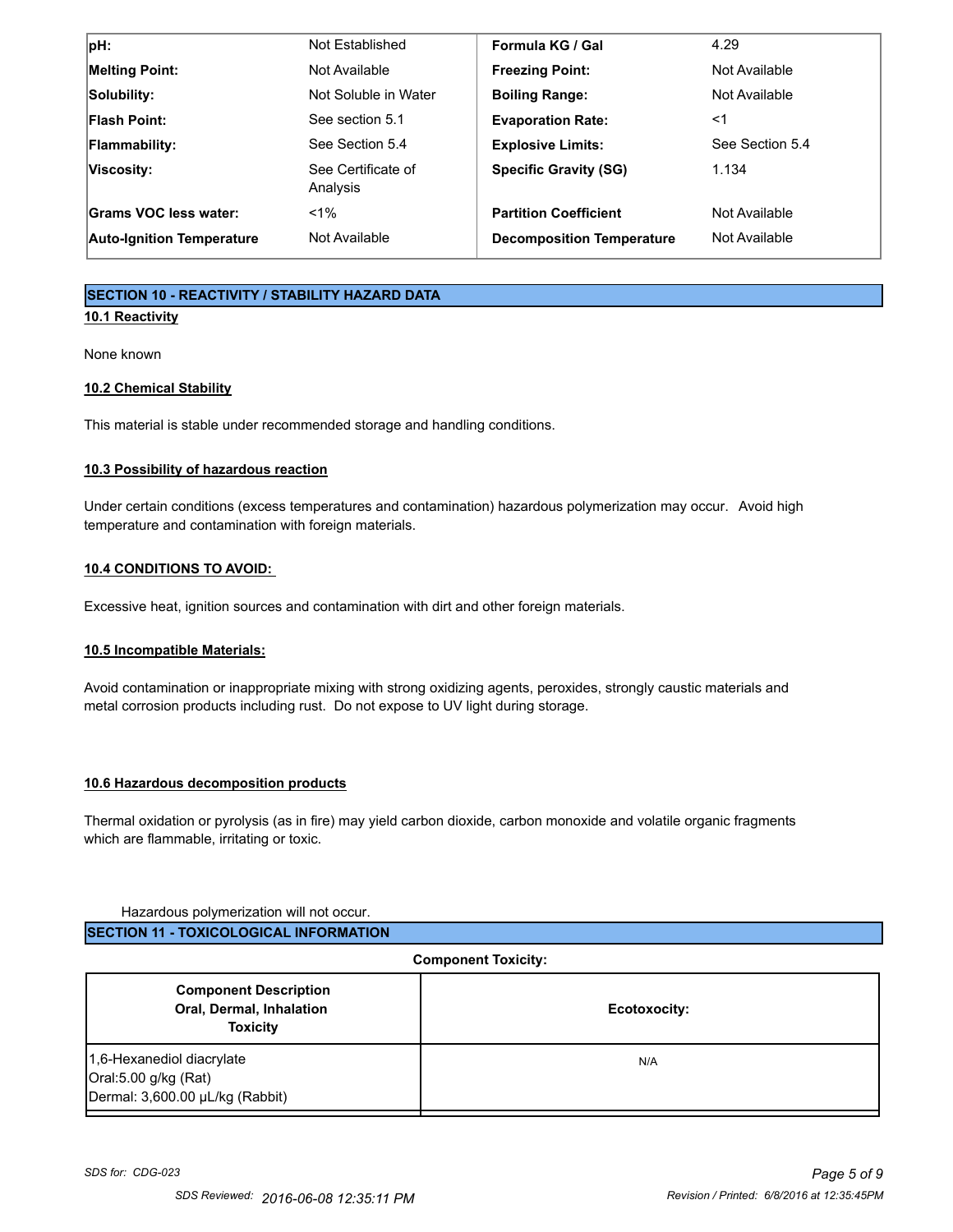| Tripropylene glycol diacrylate                  | 48 Hr EC50 Daphnia magna: 88.7 mg/L                             |
|-------------------------------------------------|-----------------------------------------------------------------|
| Oral:3,000.00 mg/kg (Rat)                       | 72 Hr EC50 Desmodesmus subspicatus: >28 mg/L                    |
| Benzophenone<br>Dermal: 3,535.00 mg/kg (Rabbit) | 96 Hr LC50 Pimephales promelas: 13.2 - 15.3 mg/L [flow-through] |

**TOXICOLOGICAL DATA:** Slightly Toxic by injestion. Prolonged or repeated exposure may result in sensitization. **LC50** - No additional information **LD50** - No additional information **MUTAGENICITY:** No additional information **REPRODUCTIVE EFFECTS:** No additional information **CARCINOGENICITY:**

Benzophenone: IARC: Possible human carcinogen OSHA: listed

Carcinogenicity:

#### **SECTION 12 - ECOLOGICAL INFORMATION**

#### **12.1 Toxicity**

No determination has been made on ecological impact. However, it is recommended to prevent contamination of the environment with this product, i.e. soil, landfills, drains, sewers, surface waters, etc.

#### **12.2 Persistence and degradability**

No determination has been made on ecological impact. however, it is highly recommended to prevent contamination of the environment with this product, i.e. soil, landfills, drains, sewers, surface waters, etc

#### **12.3 Bioaccumulative potential**

No determination has been made on ecological impact. However, it is highly recommended to prevent contamination of the environment with this product, i.e. soil, landfills, drains, sewers, surface waters, etc.

#### **12.4 mobility in soil**

No determination has been made on ecological impact. However, it is highly recommended to prevent contamination of the environment with this product, e.i. soil, landfille, drains, sewers, surface waters, etc.

#### **SECTION 13 - DISPOSAL CONSIDERATIONS**

#### **13.1 Waste Water methods**

If material becomes a waste, it does not meet the criteria of a hazardous waste as defined under the Resource Conservation and Recovery Act (RCRA) 40 CFR 261 as supplied. Dispose of this material in accordance with all applicable federal, state, provincial, and local laws and regulations.

#### **SECTION 14 - TRANSPORTATION INFORMATION**

Transport this product in accordance with all applicable laws and regulations . This product, as supplied, is not regulated nor classified as a hazardous material/dangerous good by United States Department of Transportation (DOT), the International Civil Aviation Organization (ICAO), the International Maritime Organization (IMO), the Canadian Transportation of Dangerous Goods Act (TDG), or the International Air Transport Association (IATA) .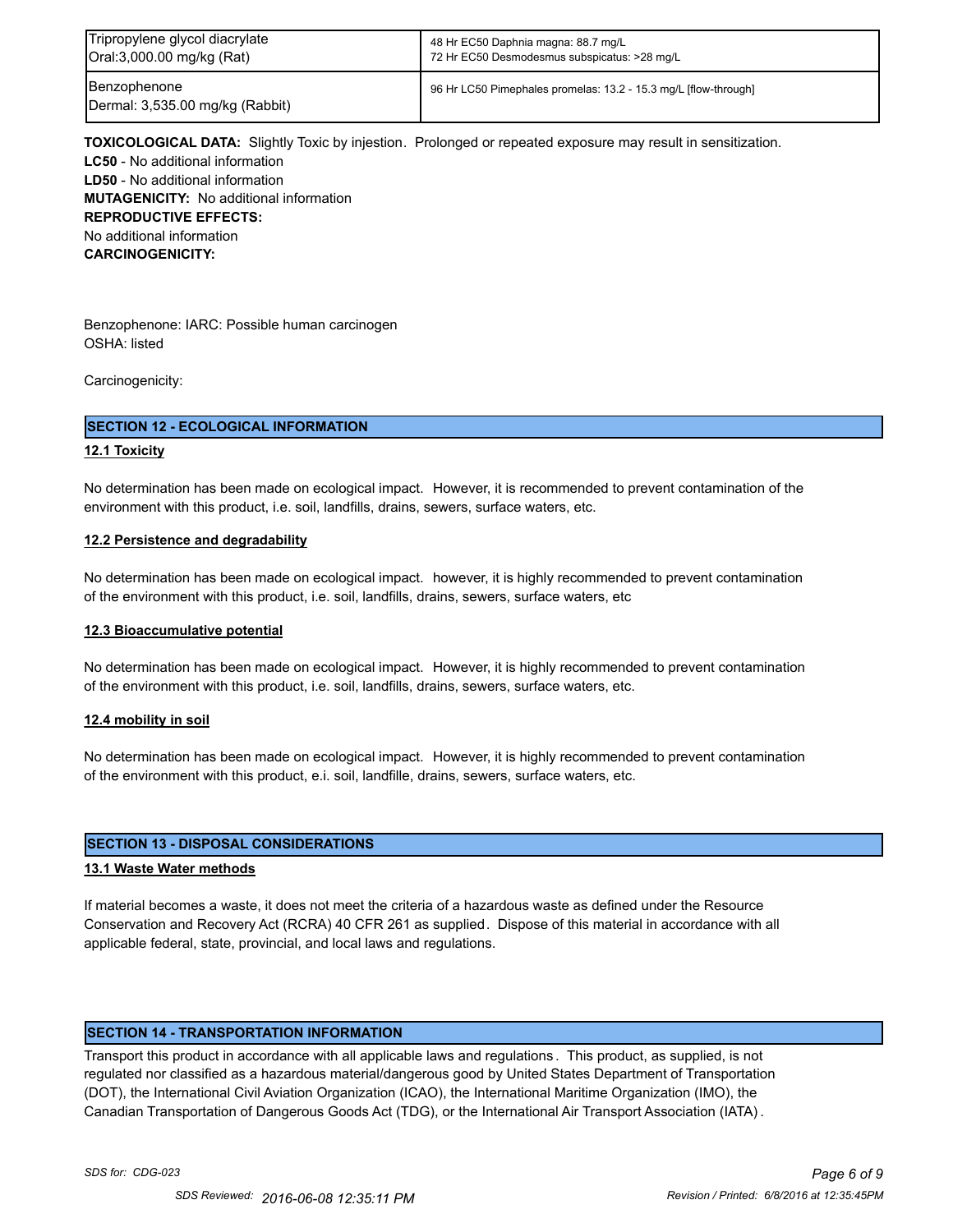**14.2 UN Proper Shipping Name:** Not Applicable

**14.3 Transport Hazard Class:** Not Applicable **DOT (49 CFR)/IATA/IMDG Hazard Class:** Not Applicable

 **14.4 Packing Group:** Not Applicable

#### **SECTION 15 - REGULATORY INFORMATION**

#### **15.1 Safety, Health and Environmental regulations / legislation specific for the substance or mixture**

This safety data sheet has been formatted to the best of our ability in accordance to Directive 67/548/EEC or Directive 1999/45EC, American National Standards Institute (ANSI) and contains hazard criteria and all information required by the Canadian Controlled Products Regulation (CPR) in regard to this product.

**Clean Air Act - Ozone Depleting Substances (ODS):** This product and its components do not contain Ozone Depleting Substances.

**Canadian Inventory Status:** Components of this product are currently listed on the Canadian Domestic Substance List (DSL) or the Canadian Non-Domestic Substance List (NDSL).

**Coalition of Northeastern Governors (CONEG):** This product meets the requirements of CONEG pertaining to heavy metals total content of no more than 100 PPM. No heavy metals are added as a part of the formulation, but raw materials may contain residual parts per million as naturally occurring elements.

**European Inventory Status:** Components of this product are listed on the European Inventory of Existing Commercial Substances (EINECS), the European List of Notified Chemical Substances (ELINCS), or are exempt from being listed.

**Food and Drug Administration (FDA) Food Packaging Status:** Components of this product have not been cleared by FDA for use in food packaging and/or other applications as an indirect food additive .

**European Union Directive 2011/65/EC Restriction of Hazardous Substances (RoHS):** This product is in compliance with the requirements of the RoHS2 Directive.

#### **California Proposition 65 RTK:**

The following components of this mixture are listed under California Proposition 65:

Benzophenone 119-61-9 0.1 to 1.0 % Carcinogen

If CAS numbers 13463-67-7 and/or 1333-86-4 are listed they are not supplied in respirable form.

**REACH** : This product is compliant with the registration of the REACH Regulation (EC) No. 1907/2006 as all its components are either excluded, exempt and/or preregistered.

The following Substances of Very High Concern are present (updated December 17, 2015 to review for the 168 SVHC)

- None

- None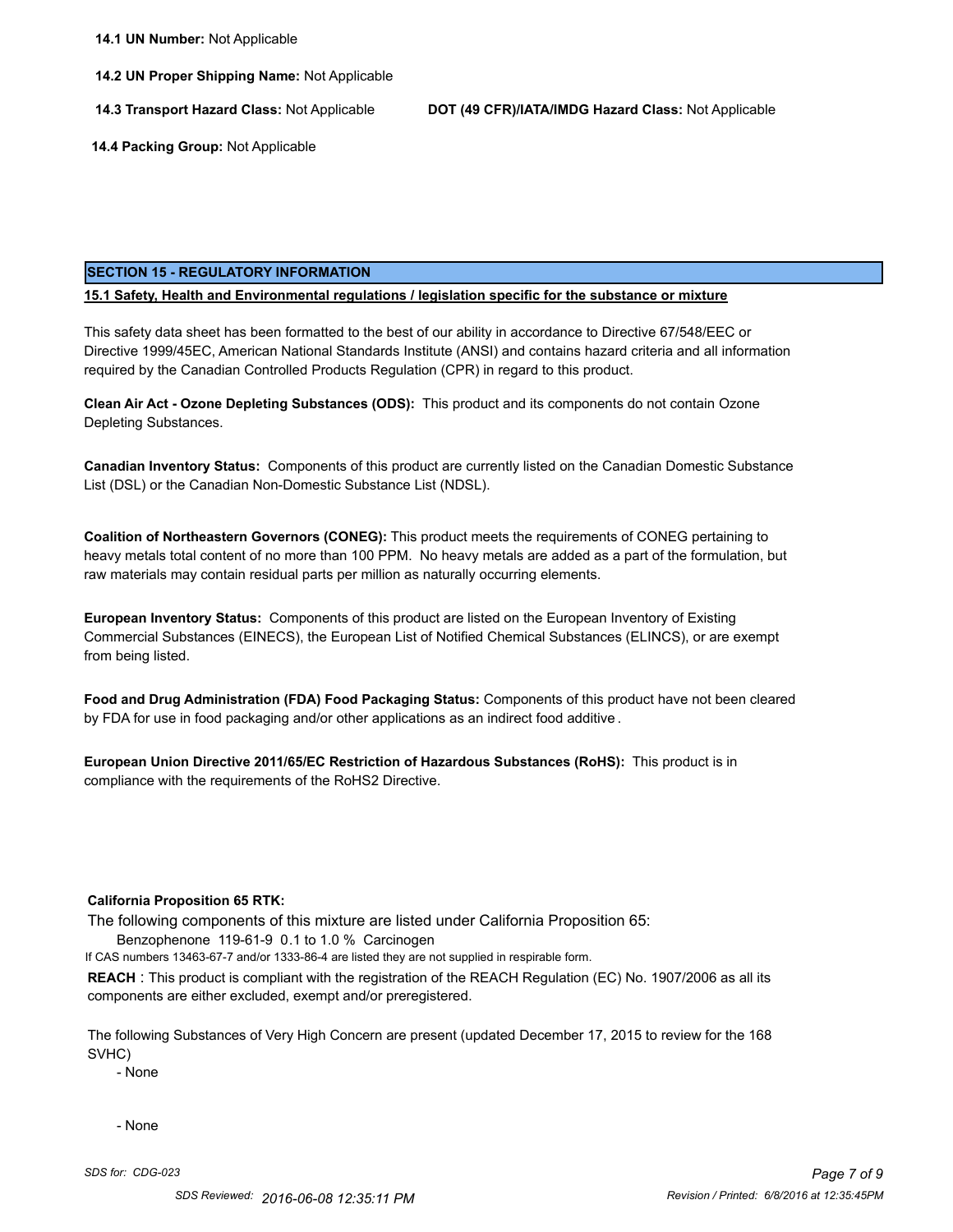#### **Superfund Amendments and Reauthorization Act of 1986 (SARA) Title III: Section 302:**

- None

#### **Superfund Amendments and Reauthorization Act of 1986 (SARA) Title III: SARA 313:**

 This product contains the following components that are regulated under the Toxic Chemical Release Reporting requirements 40 CFR 372:

- None

**Global Inventories:** The components of these products are listed in the following or exempt from listing:

| Europe (EINECS):     | Yes        |
|----------------------|------------|
| USA (TSCA):          | Yes        |
| Canada (DSL):        | Yes        |
| Japan (ENCS):        | Yes        |
| Philippines (PICCS): | Yes        |
| China (IECSC):       | Yes        |
| Australia (AICS):    | <b>Yes</b> |
| Korea (KECI):        | Yes        |
| New Zealand (NZloC): | Yes        |
| Taiwan (ECSI):       | Yes        |
|                      |            |



**HMIS® ratings** are a registered trade and service mark of the National Paint and Coatings Association with the following scale:

- \* = Chronic health effect PPE Index
- $4 =$  Severe Hazard  $A =$  Safety Glasses
- $3 =$  Serious Hazard  $B =$  Safety Glasses and Gloves
- 2 = Moderate Hazard C = Safety Glasses, Gloves and Protective Apron
- 1 = Slight Hazard D = Face Shield, Gloves and Protective Apron
- 0 = Minimal Hazard E = Safety Glasses, Gloves and Respirator

## **Definitions**

- TWA Time Weighted Average
- TLV Threshold Limit Value
- STEL Short Term Exposure Limit
- CAS# Chemical Abstract Service Number
- NTP National Toxicology Program
- PEL Permissible Exposure Limit
- IARC International Agency for Research on Cancer
- ANSI American National Standards Institute